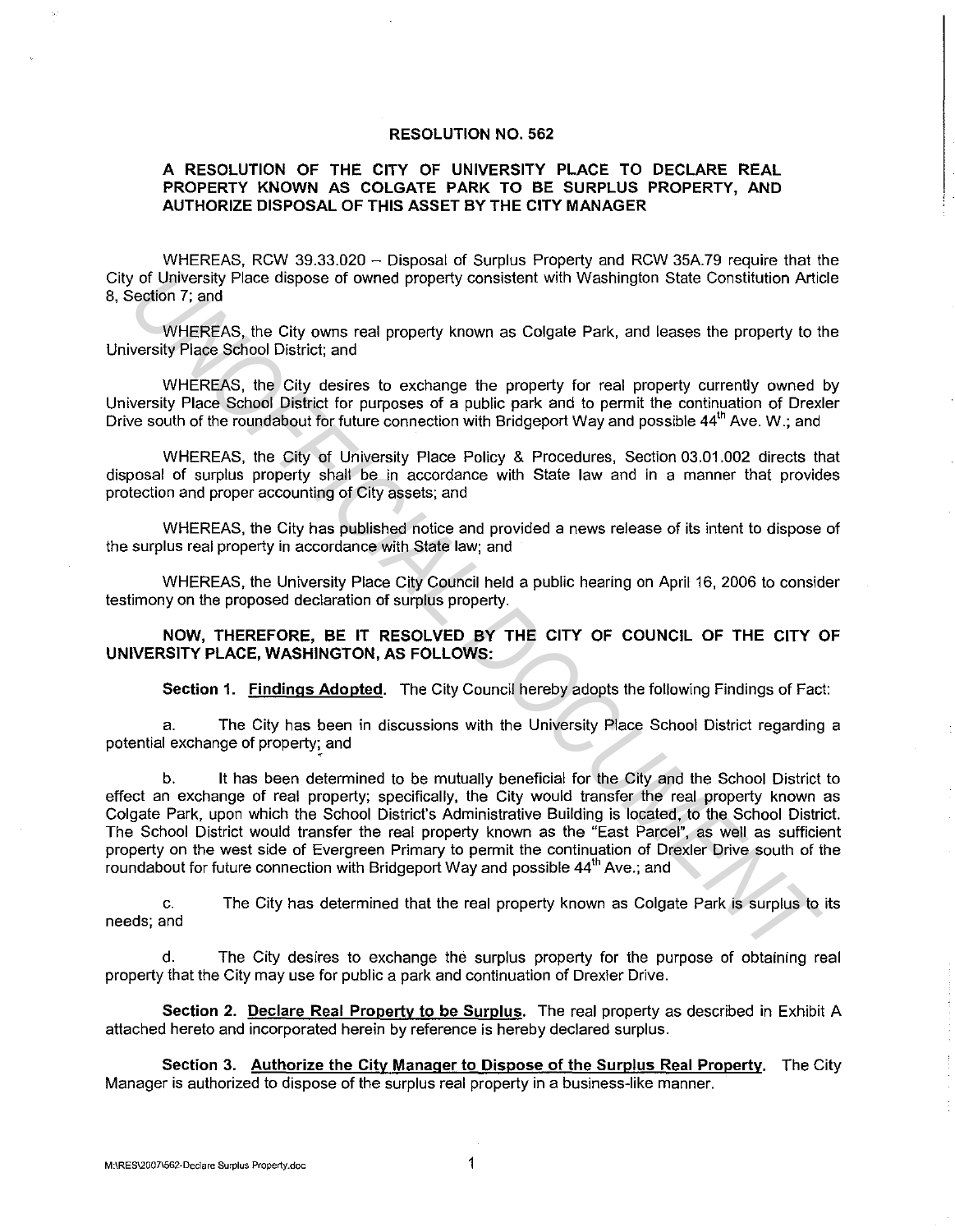Section 4. Effective Date. This Resolution shall take effect immediately upon adoption.

ADOPTED BY THE CITY COUNCIL ON APRIL 16, 2007.

Gerald Gehring, Mayor

ATTEST: Sarah Ortiz, CMG, City Clerk West Controlled Controlled Controlled Controlled Controlled Controlled Controlled Controlled Controlled Controlled Controlled Controlled Controlled Controlled Controlled Controlled Controlled Controlled Controlled Controll